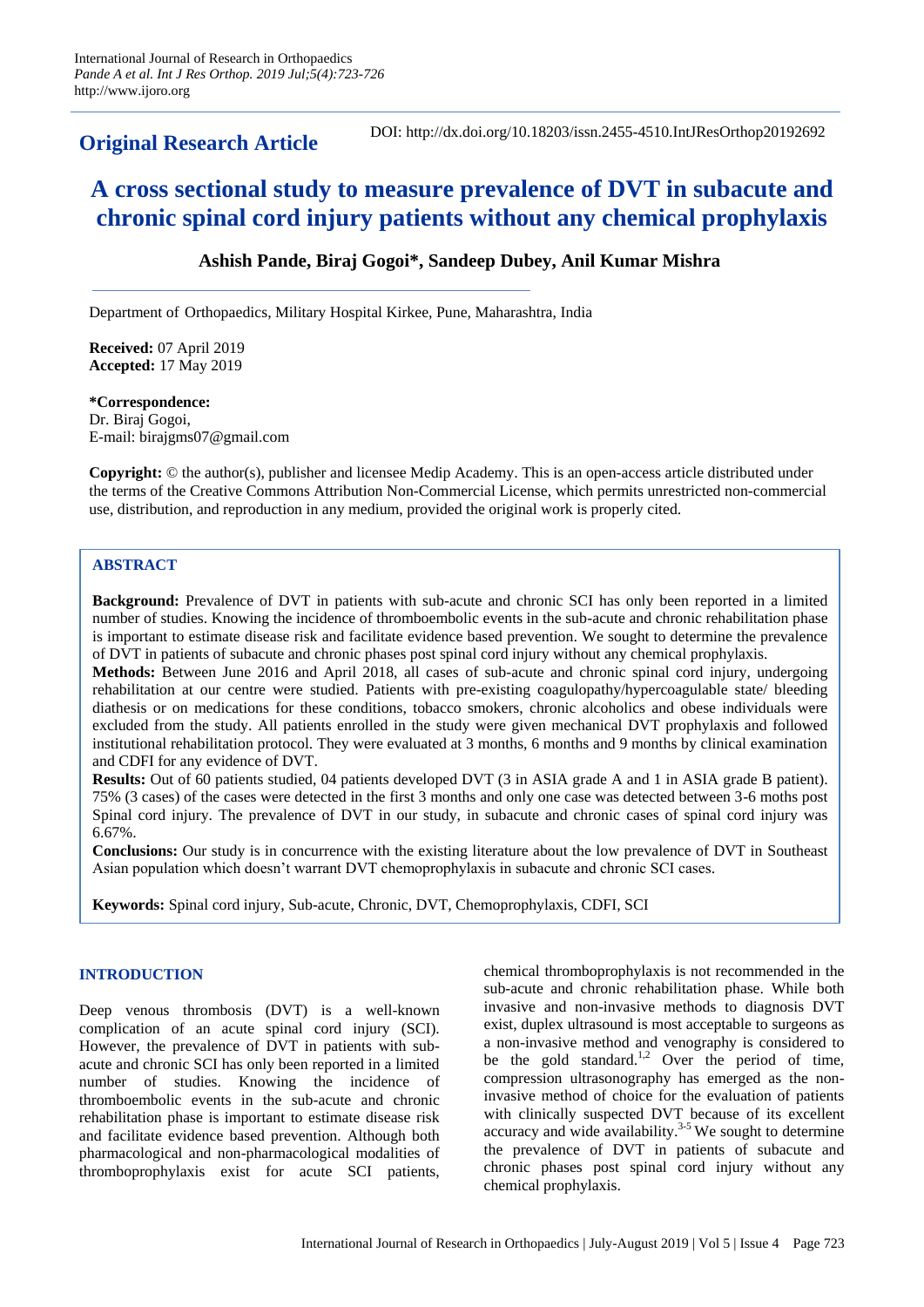#### **METHODS**

Cases of sub-acute and chronic spinal cord injury, undergoing rehabilitation at our centre after initial spinal stabilization procedure were studied between June 2016 and April 2018. The institutional ethics committee clearance was taken prior to commencement of the study. It was a cross sectional, observational study.

For a study with 95% confidence level, with prevalence of DVT considered as 7.9%<sup>6</sup> and 7% absolute error, the sample size calculated was 60.

#### *Inclusion criteria*

All the patients with sub-acute and chronic spinal cord injury (at different levels) undergoing rehabilitation at our hospital (three months post injury).

#### *Exclusion criteria*

Exclusion criteria were patients with pre-existing DVT; acute SCI patients (<3 months post injury); patients with pre-existing coagulopathy/ hypercoagulable state/ bleeding diathesis; patients taking warfarin/ Dipyridamole/ Ticlopidine/ Clopidogrel or any other anticoagulant prior to injury;  $\overline{BMI} > 35$  kg/m<sup>2</sup>; patients with lower limb fractures along with SCI; smokers and alcoholics.

At the time of admission, a detailed baseline evaluation of the patient was done, including features suggestive of DVT (swelling of the lower limbs, redness, warmth, pain, and tenderness), risk factors for DVT and any past history of DVT. The severity of the SCI was determined by American Spinal Injury Association (ASIA) classification. The details of pre-admission DVT prophylaxis and comorbidities were obtained from the past medical records. The subjects were also subjected to duplex ultrasound scan. All patients enrolled in the study were given mechanical prophylaxis in the form of pneumatic compression devises and graduated compression stockings along with early mobilization. Rehabilitation protocol included gradual active and passive range of motion exercises, tilt table, ambulation using parallel bars and walking with calipers. Patients, subsequently, were evaluated at 3 months, 6 months and 9 months using clinical examination and CDFI to detect DVT. Patients who were detected to have DVT during the study were started on treatment as per standard DVT treatment protocol.

#### **RESULTS**

The study included 60 spinal cord injury patients who were initially managed at various tertiary care hospitals by spinal stabilization surgery and were transferred to this hospital for rehabilitation. All the patients enrolled for the study were serving soldiers and there were no female subjects. 8 Patients had associated disease conditions which were considered to be risk factors for DVT (Table 1).

#### **Table 1: Comorbidities increasing risk of DVT.**

| <b>Comorbidity</b>           | <b>Number of</b><br>patients (N) | $\frac{0}{0}$ |
|------------------------------|----------------------------------|---------------|
| <b>Hypertension</b>          |                                  | 8.4           |
| Diabetes mellitus - type 2   |                                  | 3.3           |
| Hypertension+diabetes - type |                                  | 16            |

**Table 2: ASIA grading of patients.**

| <b>ASIA</b> garding | Number of<br><b>patients</b> | <b>Incidence of</b><br><b>DVT</b> |
|---------------------|------------------------------|-----------------------------------|
|                     | 29                           |                                   |
| B                   | 16                           |                                   |
| $\mathbf C$         | 14                           |                                   |
| D                   |                              |                                   |
| E                   | 00                           |                                   |
| <b>Total</b>        |                              |                                   |

The patients were assessed for the level of spinal cord injury and severity as per ASIA grading system. Out of 60 patients, 29 were grade A, 16 were grade B, 14 were grade C, 01 was grade D and none were grade E. Of the 04 patients detected to have DVT, 03 were ASIA grade B and one was of ASIA grade A (Table 2).

## **Table 3: Clinical and radiological evaluation at 3 months, 6 months and 9 months post SCI.**

| <b>Symptoms</b>                 | At $3$<br>months | At 6<br>months  | At <sub>9</sub><br>months |
|---------------------------------|------------------|-----------------|---------------------------|
| <b>Swelling</b>                 |                  |                 |                           |
| <b>Redness</b>                  |                  |                 |                           |
| <b>Swelling and</b><br>redness  |                  |                 |                           |
| <b>DVT</b> confirmed<br>by CDFI |                  | 1 (New<br>case) |                           |

# **Table 4: Total number of (CDFI confirmed) new DVT cases detected as per time since injury.**

| <b>Time</b>                              | Number $(\% )$ |
|------------------------------------------|----------------|
| 3 months                                 | 3(75)          |
| 6 months                                 | 1(25)          |
| 9 months                                 |                |
| <b>Total DVT cases detected in study</b> |                |

Evaluating patients clinically as well as radiologically at 3, 6 and 9 months post injury; we found the following observations (Table 3). Total new DVT cases detected in our study were 04. Out of 4 DVT cases detected during our study, 3 cases were detected in first 3 months; 1 case was detected at 6 months post injury and none of them were detected 9 months post injury (Table 4).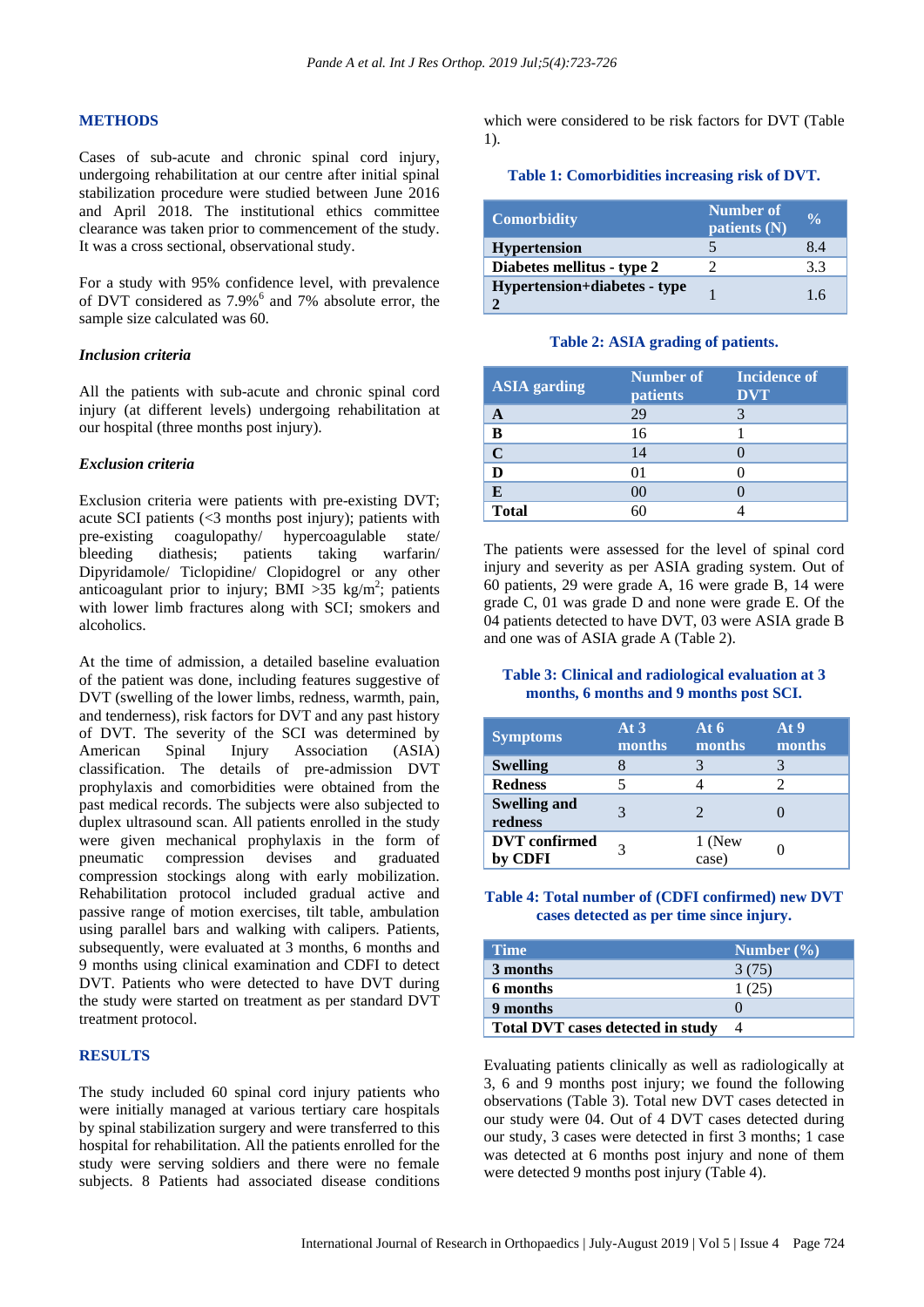## **DISCUSSION**

Although much has been debated about the incidence of DVT in acute SCI patients, the problem of DVT in subacute and chronic SCI is rarely discussed. <sup>6</sup> The guidelines as per the consortium for spinal cord medicine and ACCP suggest the use of chemical and mechanical prophylaxis for prevention of DVT in acute spinal cord injury patients.7,8 But in cases of subacute and chronic spinal cord injury who are undergoing rehabilitation or admitted for various medical ailments, the chemical prophylaxis for DVT is difficult to supervise. Hence the patients are at risk of developing DVT in sub-acute or chronic phase of spinal cord injury.

This study was designed to evaluate the prevalence of DVT in sub-acute and chronic spinal cord injury patients undergoing rehabilitation, who were not given any form of chemical prophylaxis and were managed only with mechanical prophylaxis in the form of early mobilization, pneumatic compression devices and graduated compression stockings for DVT.

The prevalence of DVT in our study, in subacute and chronic cases of spinal cord injury, is found to be 6.67% which is comparable to the data in existing literature.<sup>9</sup>

In case of SCI, the prevalence of DVT also varies from population-to-population and from country-to-country. The prevalence of DVT in western population has been found to vary from 14-100% whereas the reported prevalence of DVT in SCI patients of Asian origin is low as has been found in our study.10-14 Serial colour Doppler examination revealed that 3 out of 60 (5%) of our patients had DVT during early subacute stage following spinal cord injury, 01 out of 57 (1.6%) patients had DVT during late sub-acute stage of spinal cord injury and none had DVT during chronic period of spinal cord injury.

This study adds further evidence to support the belief that the prevalence of DVT in Southeast Asian patients with SCI is lower than the reported incidence in the West. $10^{-14}$ Hence, it may not be appropriate to generalise the DVT prophylaxis recommendations for Caucasians (SCI patients) to people from other parts of the world.

The patients who developed DVT during the course of study were managed with standard DVT treatment protocol. None of the patients in our study developed venous thromboembolism.

#### **CONCLUSION**

DVT and Venous thromboembolism (VTE) are one of the most frequent & serious complications following spinal cord injury. In our study the use of mechanical measures was found to be effective in preventing DVT in patients undergoing rehabilitation after spinal cord injury. Our study is in concurrence with the existing literature about the low prevalence of DVT in Southeast Asian population which doesn't warrant DVT chemoprophylaxis in subacute and chronic SCI cases. However, in view of the limited number of patients studied over a limited period of time, a study with a larger sample size and a longer duration may help arrive at a more concrete conclusion.

## **ACKNOWLEDGEMENTS**

The authors would like to thank Radiologists from Department of Radiodiagnosis, Military Hospital Kirkee for their support in CDFI scans for the study.

*Funding: No funding sources Conflict of interest: None declared Ethical approval: The study was approved by the institutional ethics committee, Military Hospital Kirkee,* 

## **REFERENCES**

*Pune, India*

- 1. Abraham P, Ternisien C, Hubert L,Pidhorz L, Saumet JL. Does venousmicroemboli detection add to the interpretation of D-dimer values following orthopaedic surgery. Ultrasound Med Biol. 1999;25(4):637-40.
- 2. Schmidt B, Michler R, Klein M,Faulmann G, Weber C, Schellong S. Ultrasound screening for distal veinthrombosis is not beneficial after major orthopedic surgery: A randomized controlled trial. Thromb Haemost. 2003;90(5):949-54.
- 3. Heijboer H, Büller HR, Lensing AWA, Turpie AGG, Colly LP, ten Cate JW. A comparison of realtime ultrasonography with impedance plethysmography for the diagnosis of deep-vein thrombosis in symptomatic outpatients. N Engl J Med. 1993;329:1365-9.
- 4. Lensing AWA, Prandoni P, Brandjes D, Huisman PM, Vigo M, Tomasella G, et al. Detection of deepvein thrombosis by real-time B-mode ultrasonography. N Engl J Med. 1989;320:342-5.
- 5. Appelman PT, de Jong TE, Lampmann LE. Deep venous thrombosis of the leg: US findings. Radiology. 1987;163:743-8.
- 6. Mackiewicz-Milewska M, Jung S, Kroszczyński AC, Mackiewicz-Nartowicz H, Serafin Z, Cisowska-Adamiak M, et al. Deep venous thrombosis in patients with chronic spinal cord injury J Spinal Cord Med. 2016;39(4):400–4.
- 7. Prevention of Venous Thromboembolism in Individuals with Spinal Cord Injury: Clinical Practice Guidelines for Health Care Providers, 3rd ed. Top Spinal Cord Inj Rehabil. 2016;22(3):209– 40.
- 8. Guyatt GH, Akl EA, Crowther M, Gutterman DD, Schuünemann HJ, American College of Chest Physicians Antithrombotic Therapy and Prevention of Thrombosis Panel. Antithrombotic Therapy and Prevention of Thrombosis, 9th ed: American College of Chest Physicians Evidence-Based